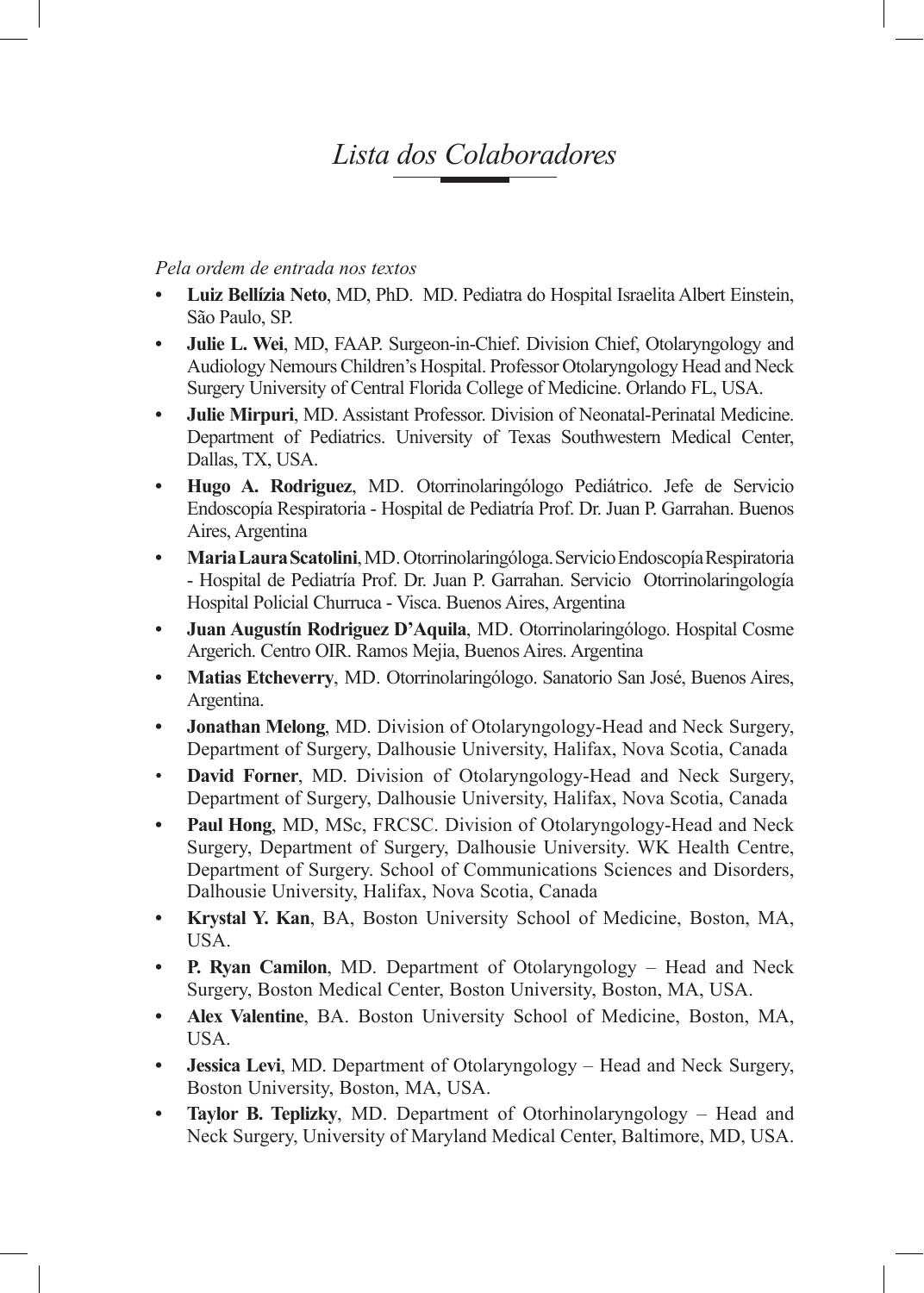- **• Joshua A. Thompson**, MD. Department of Otorhinolaryngology Head and Neck Surgery, University of Maryland Medical Center, Baltimore, MD, USA.
- **• Kevin D. Pereira**, MD, MS, FACS. Division of Pediatric Otolaryngology. Department of Otorhinolaryngology-Head & Neck Surgery, University of Maryland School of Medicine Baltimore, MD, USA.
- **• Marcelo Silber**, MD. Médico Pediatra e Neonatologista do Departamento de Pediatria do Hospital Israelita Albert Einstein. Membro do Comitê de Pediatria Legal da Sociedade de Pediatria de São Paulo, São Paulo, SP, Brasil.
- **• Jaqueline Alvarado**, MD. General Secretary of the Pan-American Otorhinolaryngology-CCC Association and the AAO-HNS Regional Advisor for Latin America. Atlanta GA, USA
- **• Pablo Stolovitzky**, MD. Adjunct Assistant Professor at Emory University, Atlanta, Georgia, AAO-HNS International Coordinator and the Vice-President of the Pan-American Otorhinolaryngology-CCC Association, Atlanta GA, USA.
- **• Dana L. Crosby**, MD, MPH. Associate Professor and Program Director. Director of Rhinology and Endoscopic Skull Base Surgery. Director of Otolaryngic Allergy. Department of Otolaryngology Head and Neck Surgery. Southern Illinois University School of Medicine. Springfield, IL USA.
- **• Henya Sandhaus**, MD. Department of Otolaryngology Head and Neck Surgery. Southern Illinois University School of Medicine. Springfield, IL, USA.
- **• Michell L. Heuermann**, MD. Department of Otolaryngology Head and Neck Surgery. Southern Illinois University School of Medicine. Springfield, IL USA.
- **• Zachariah K. Chandy**, MD. Department of Head & Neck Surgery, David Geffen School of Medicine at University of California Los Angeles, CA, USA.
- **• Jessa E. Miller**, MD, MD. Department of Head & Neck Surgery, David Geffen School of Medicine at University of California Los Angeles, CA, USA.
- **• Jivianne T. Lee**, MD, MD. Department of Head & Neck Surgery, David Geffen School of Medicine at University of California Los Angeles, CA, USA.
- **• Abhilash Balakrishnan**, MD. Department of Pediatric Otorhinolaryngology, KK Children's Hospital, Singapore, Republic of Singapore.
- **• Ng Adele Chin Wei**, MD. Department of Pediatric Otorhinolaryngology, KK Children's Hospital, Singapore, Republic of Singapore.
- **Noah Shaikh, MD. Department of otolaryngology H&N Surgery, West** Virginia School of Medicine, Morgantown, WV, USA.
- **• Daniel O' Brien**, MD. Department of otolaryngology H&N Surgery, West Virginia School of Medicine, Morgantown, WV, USA.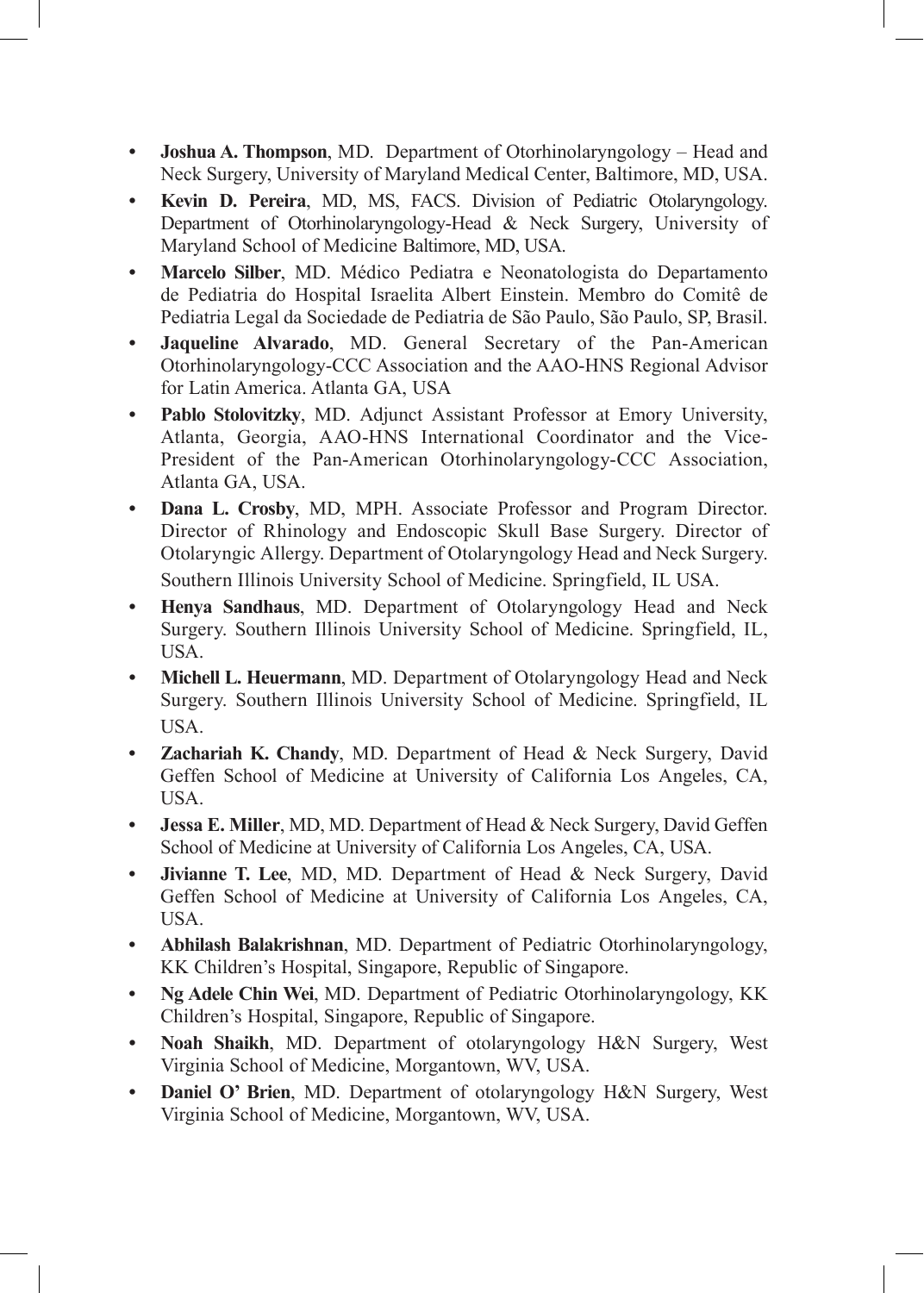- **• Hassan Ramadan**, MD, MSc, FACS, FARS. Professor & Chair Department of Otolaryngology Head & neck Surgery. West Virginia University, Morgantown, WV, USA.
- **• Rebecca Walker**, PhD. Department of Paediatrics, University of Auckland, Auckland, New Zealand
- **• Carlos A. Camargo Jr**, MD, PhD. Department of Emergency Medicine, Massachusetts General Hospital, Harvard Medical School, Boston, USA
- **• Jim Bartley**, FRACS. Department of Surgery, University of Auckland, Auckland, New Zealand.
- **• Alessandro Danesi**, MD, PhD. Pediatra do Hospital Sírio Libanês, São Paulo, SP. Brasil.
- **• Johanna Nokso-Koivisto**, MD, PhD. Specialist in Otorhinolaryngology, Department of Otorhinolaryngology, Helsinki University Hospital and University of Helsinki, Helsinki, Finland.
- **Francesco Folino**, MD. Fondazione IRCCS Cà Granda Ospedale Maggiore Policlinico and University of Milan, Milão, Italia
- **Miriam Fattizzo**, MD. Fondazione IRCCS Cà Granda Ospedale Maggiore Policlinico and University of Milan, Milão, Italia
- **• Camilla Tafuro**, MD. Fondazione IRCCS Cà Granda Ospedale Maggiore Policlinico and University of Milan, Milão, Italia
- **• Luca Ruggiero**, MD. Fondazione IRCCS Cà Granda Ospedale Maggiore Policlinico and University of Milan, Milão, Italia
- **• Stefano Aliberti**, MD. Fondazione IRCCS Cà Granda Ospedale Maggiore Policlinico and University of Milan, Milão, Italia
- **• Sara Torretta**, MD. Fondazione IRCCS Cà Granda Ospedale Maggiore Policlinico and University of Milan, Milão, Italia
- **• Paola Marchisio**, MD. Fondazione IRCCS Cà Granda Ospedale Maggiore Policlinico and University of Milan, Milão, Italia
- • **Tal Marom**, MD. Department of Otolaryngology-Head and Neck Surgery, Samson Assuta Ashdod University Hospital, Ben Gurion University Faculty of Health Sciences, Ashdod, Israel
- **• Oded Kraus**, MD. Department of Otolaryngology-Head and Neck Surgery, Samson Assuta Ashdod University Hospital, Ben Gurion University Faculty of Health Sciences, Ashdod, Israel
- **• Nadeem Habashi**, MD. Department of Otolaryngology-Head and Neck Surgery, Samson Assuta Ashdod University Hospital, Ben Gurion University Faculty of Health Sciences, Ashdod, Israel
- **• Sharon Ovnat Tamir**, MD. Department of Otolaryngology-Head and Neck Surgery, Samson Assuta Ashdod University Hospital, Ben Gurion University Faculty of Health Sciences, Ashdod, Israel
- **Christopher Chang, MD. Fauquier Ear, Nose and Throat Consultants.** Warrenton, VA, USA.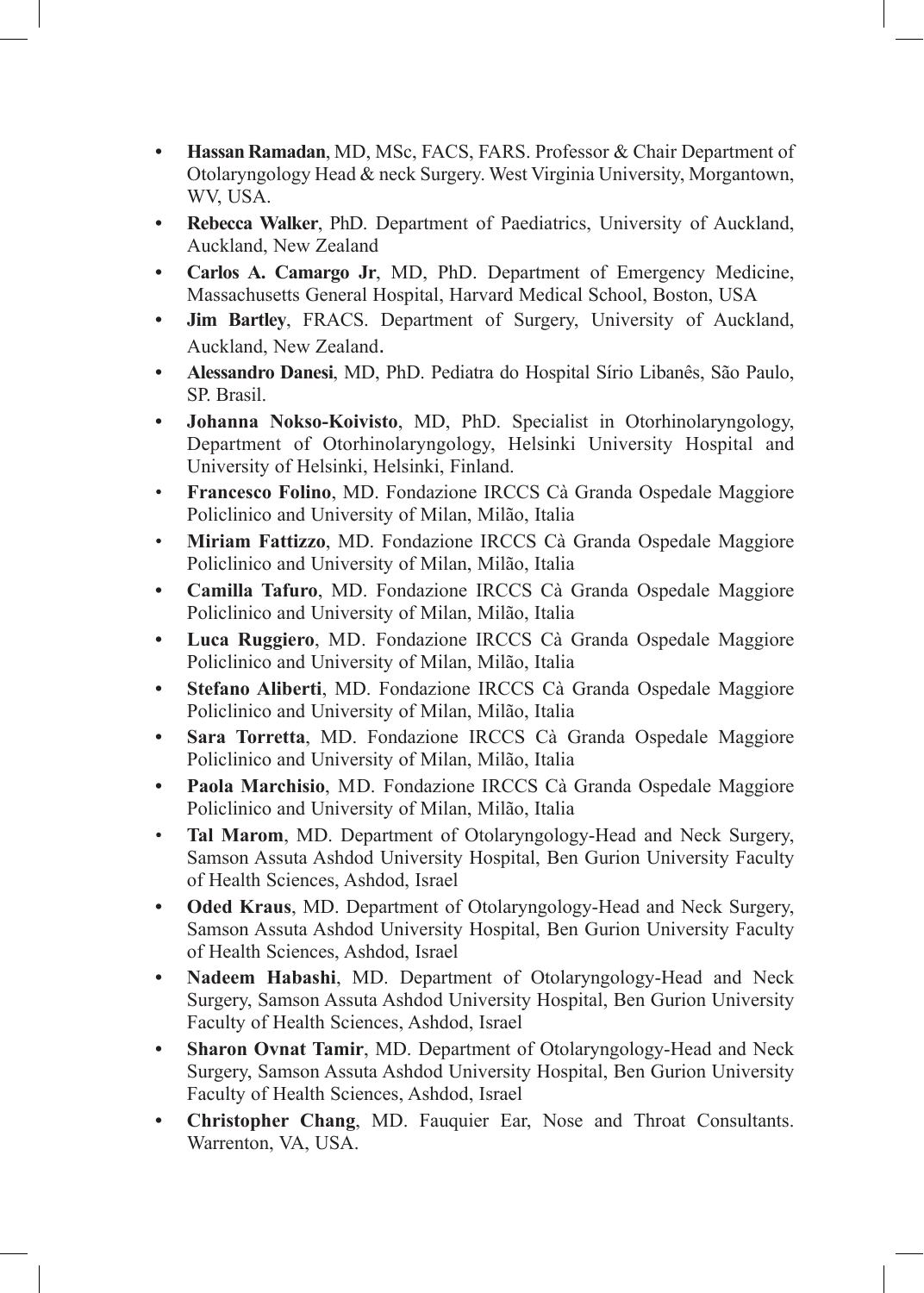- **• Patricia L. Purcell**, MD, MPH. Department of Otolaryngology, Head & Neck Surgery, Hospital for Sick Children, University of Toronto, Toronto, Canada.
- **• Blake C. Papsin**, MD, MSc, FRCSC. Department of Otolaryngology, Head & Neck Surgery, Hospital for Sick Children, University of Toronto. Archie's Cochlear Implant Laboratory, Hospital for Sick Children, University of Toronto. Department of Communication Disorders, Hospital for Sick Children, University of Toronto. Institute of Medical Sciences, University of Toronto, Toronto, Canadá.
- **• Sharon L. Cushing**, MD, MSc, FRCSC. Department of Otolaryngology, Head & Neck Surgery, Hospital for Sick Children, University of Toronto. Archie's Cochlear Implant Laboratory, Hospital for Sick Children, University of Toronto. Department of Communication Disorders, Hospital for Sick Children, University of Toronto. Institute of Medical Sciences, University of Toronto, Toronto, Canadá.
- **• KarenA.Gordon**, PhD. Department of Otolaryngology, Head & Neck Surgery, Hospital for Sick Children, University of Toronto. Archie's Cochlear Implant Laboratory, Hospital for Sick Children, University of Toronto. Department of Communication Disorders, Hospital for Sick Children, University of Toronto. Institute of Medical Sciences, University of Toronto, Toronto, Canadá.
- **• Aparecida Yulie Yamamoto**, MD, PhD. Departamento de Puericultura e Pediatria da Faculdade de Medicina de Ribeirão Preto (FMRP-USP.), Ribeirão Preto, SP, Brasil.
- **• Adriana R. T. Anastacio** MD. Departamento de Oftalmologia, Otorrinolaringologia, e Cirurgia de Cabeça e Pescoço, Ribeirao Preto, Universidade de São Paulo, Brasil
- **• Eduardo Tanaka Massuda** MD. Departamento de Oftalmologia, Otorrinolaringologia, e Cirurgia de Cabeça e Pescoço, Ribeirao Preto, Universidade de São Paulo, Brasil
- **• Marisa Marcia Mussi-Pinhat,** MD. Departamento de Pediatria, Faculdade de Medicina de Ribeirao Preto, Universidade de Sao Paulo, Brasil
- **• Signe Schuster Grasel**, MD, PhD. Diretora de Pesquisa em Fisiologia da Audição e Potenciais Evocados do Hospital das Clínicas - Departamento de Otorrinolaringologia da Faculdade de Medicina da Universidade de São Paulo (FMUSP), São Paulo, Brasil.
- **• RobertoM.O.Beck**, MD. Médico do Setor de Fisiologia da Audição e Potenciais Evocados do Hospital das Clínicas - Departamento de Otorrinolaringologia da Faculdade de Medicina da Universidade de São Paulo (FMUSP), São Paulo, Brasil.
- **• Berenice Dias Ramos,** MD, PhD. Preceptora da Residência Médica em ORL Pediatria e Foniatria do Serviço de Otorrinolaringologia e Cirurgia de Cabeça e Pescoço do Hospital São Lucas - Pontificia Universidade Católica do Rio Grande do Sul (PUCRS). Fellow em Foniatria DERDIC-PUCSP. Porto Alegre, RS. Brasil.